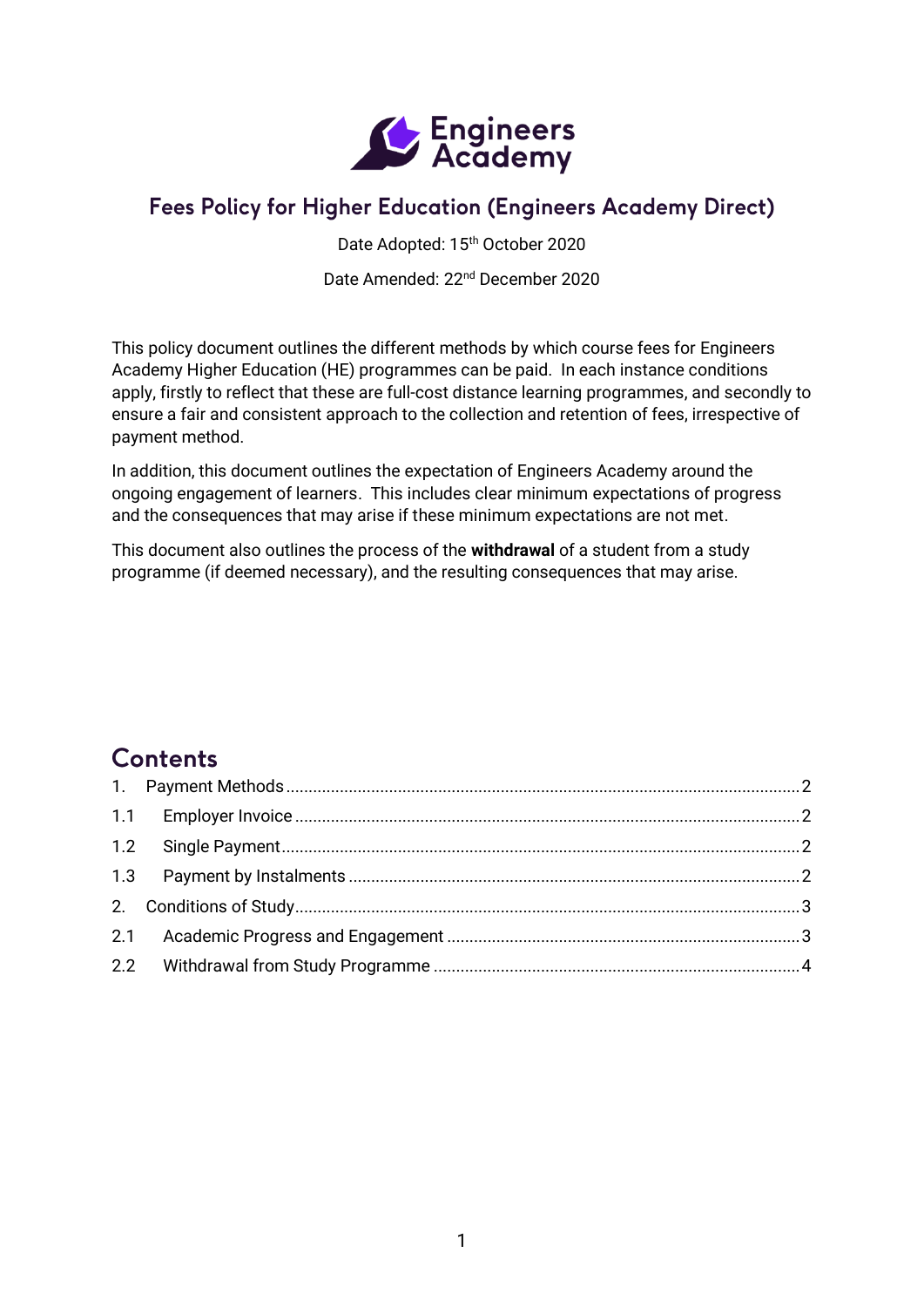# <span id="page-1-1"></span><span id="page-1-0"></span>1. Payment Methods

### $1.1$ **Employer Invoice**

Where an employer agrees to sponsor a student (or students), the employer will be liable for payment of the course fees. The following conditions apply:

- 1.1.1 Upon enrolment, students will be required to provide a sponsor letter from their employer. The sponsor letter must include a statement that the fees will be paid for the named individual(s), along with details on where an invoice should be sent.
- 1.1.2 Upon receipt of an invoice, employers are required to pay the programme fees in full, adhering to Engineers Academy 30-day payment term. If timely payment is not made, the following consequences may arise:
	- 1.1.2.1 Suspension of access to the Study Platform for the student(s).
	- 1.1.2.2 Student(s) contacted by to make alternative arrangements for the payment of programme fees.
	- 1.1.2.3 Student(s) registration with the awarding body may be delayed.
- 1.1.3 If a student is withdrawn (See 2.2) for whatever reason during the course of their study programme (including those outlined in 2.1), the employer may be entitled to recover programme fees, depending on the length of time the student has been enrolled (within 6 months - 75% of fees, 12 months - 50% of fees, longer than 12 months - 0% of fees may be recovered).
- 1.1.4 Full, specific payment terms and conditions can be found within Engineers Academy Service Level Agreements, where required.

#### <span id="page-1-2"></span> $1.2$ **Single Payment**

Students who are paying their own fees will have the option to pay the full programme fee upon enrolment, at the start of the programme. In this instance, the following conditions apply:

- 1.2.1 Programme fees should be paid by BACS or Bank Transfer at the time of enrolment. Upon receipt of fees, Engineers Academy will activate the student's profile on the Study Platform.
- 1.2.2 If the student decides to withdraw (See 2.2) or is withdrawn for any reason (including those outlined in 2.1), they will be entitled to recover programme fees, depending on the length of time they have been enrolled (within 28 days - 100% of fees, 6 months - 75% of fees, 12 months - 50% of fees, longer than 12 months - 0% of fees can be recovered).

#### <span id="page-1-3"></span>**Payment by Instalments**  $1.3$

Students who are paying their own fees will have the option to pay the programme fees by monthly instalments. In this instance, the following conditions apply:

- 1.3.1 The total of all programme fees must be paid within the first 12 months of the programme.
- 1.3.2 The fees must be paid by monthly Standing Order and evidence that the Standing Order has been set up must be provided on enrolment. This may take the form of a screenshot from the student's Online banking, or similar.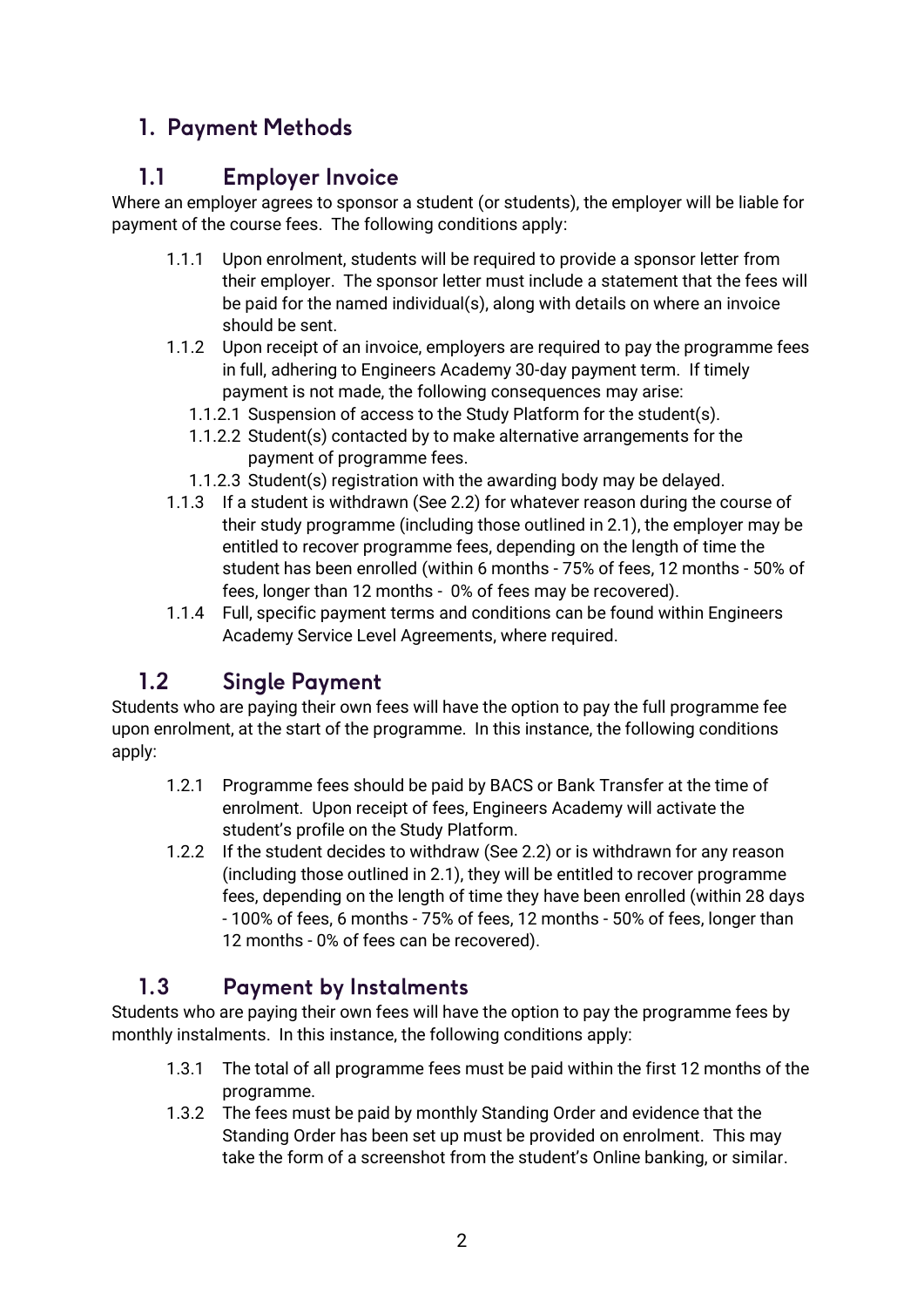- 1.3.3 The first payment must be received prior to activation of the student's profile on the Study Platform.
- 1.3.4 If a payment is missed, the following consequences may arise:
	- 1.3.4.1 Student contacted to make alternative arrangement for payment.
	- 1.3.4.2 Suspension of the student's access to the Study Platform.
	- 1.3.4.3 Withdrawal from the programme (See 2.2) if all arrears are not settled within 12 months of enrolment and other arrangements have not been agreed.
- 1.3.5 Should a student choose to withdraw from their study programme, or are withdrawn for whatever reason (including those outlined in 2.1), the student will not be entitled to recover any programme fees. However, they will be entitled to stop future Standing Order payments.
- 1.3.6 Engineers Academy reserves the right to withhold certification from those students who have successfully completed their study programme, but have not yet paid their fees in full.

# <span id="page-2-0"></span>2. Conditions of Study

Engineers Academy maintain expectations around the ongoing engagement of students on their study programmes. Failure to meet these expectations may result in student withdrawal from their study programme, and a loss of fees incurred.

This section outlines these expectations in more detail, as well as consequences that may arise from students failing to fulfil these expectations.

### <span id="page-2-1"></span> $2.1$ **Academic Progress and Engagement**

Upon enrolment, students are provided with a personalised **assessment schedule**, which serves as a guideline as to the progress that students are expected to make with their assessment work, allowing them to complete their study programme in around 20 months.

Engineers Academy understands that students' circumstances vary widely and will aim to ensure that flexibility within the assessment schedule is offered, where reasonably possible.

However, in order to participate in an Engineers Academy HE study programme, the following conditions apply:

- 2.1.1 Students should **inform their assessor(s)** of any instance where they may not be able to meet deadlines provided on the assessment schedule, or any ongoing circumstance which may affect their progress.
- 2.1.2 Whilst flexibility (such as an extension of deadlines) is something that may be granted, students are required, **as a minimum**, to complete **each unit within 20 weeks** on their study programme. If a student is not able to meet this minimum expectation, Engineers Academy reserves the right to **withdraw** the student from the study programme, or one of the alternative approaches outlined in 2.1.6 may be recommended.
- 2.1.3 Students are expected to demonstrate **weekly** engagement with the study programme. Student log-on history, video views, and progress through interactive practice questions are used to monitor this engagement.
- 2.1.4 Engineers Academy reserves the right to contact students who have not demonstrably engaged in their study programme for a period of **two weeks**, to